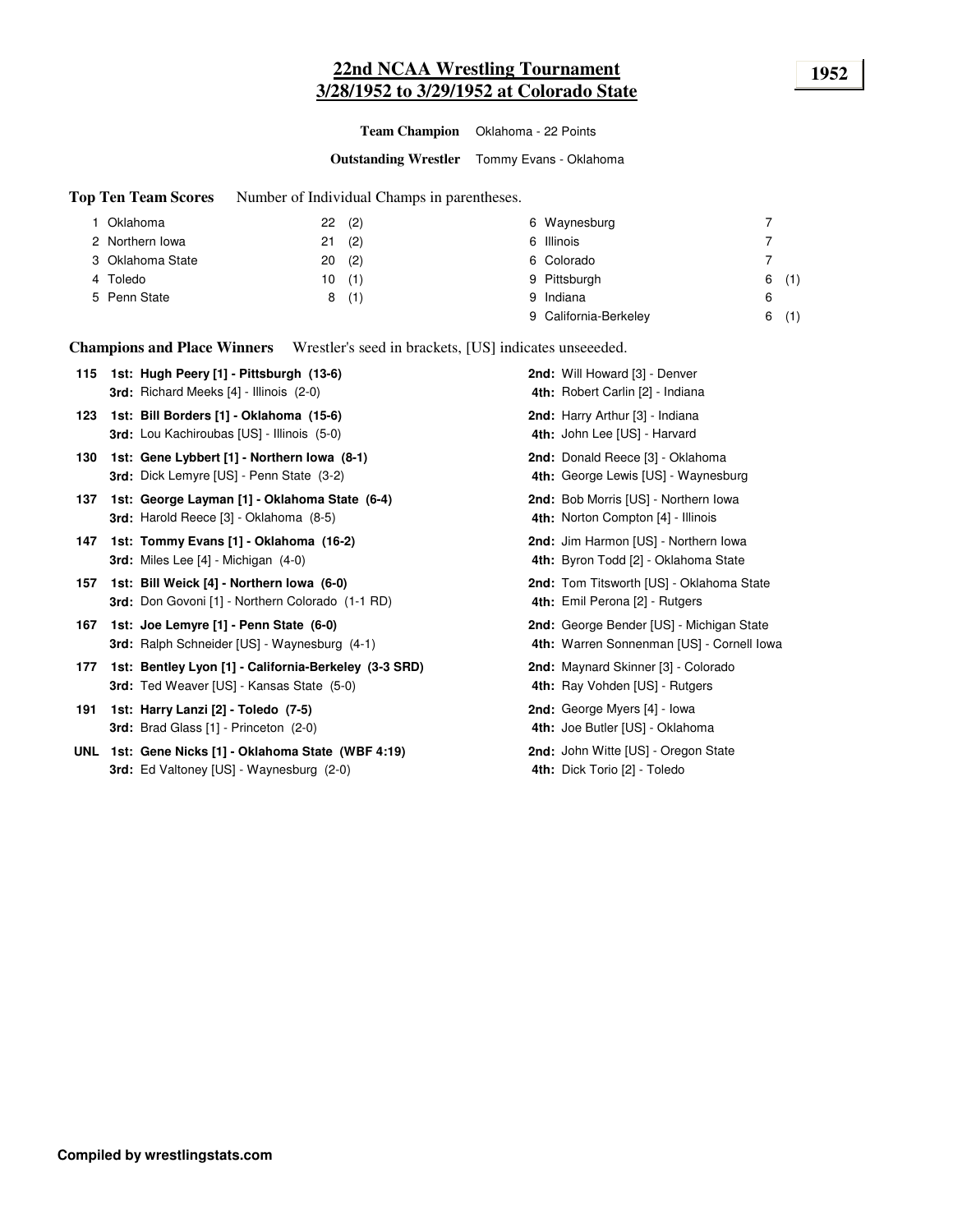# **3/28/1952 to 3/29/1952 at Colorado State 1952 NCAA Wrestling Championship Page <sup>1</sup> of <sup>20</sup>**

| Hugh Peery, Pittsburgh [1]   |                      |                         |                    |
|------------------------------|----------------------|-------------------------|--------------------|
|                              | Hugh Peery           |                         | 115 Weight Class   |
| Bye                          |                      |                         |                    |
|                              |                      | Hugh Peery 4-0          |                    |
| Ted Bredehoft, Cornell Iowa  |                      |                         |                    |
|                              | <b>Ted Bredehoft</b> |                         |                    |
| Bye                          |                      |                         |                    |
|                              |                      |                         | Hugh Peery 6-3     |
| Richard Meeks, Illinois [4]  |                      |                         |                    |
|                              | <b>Richard Meeks</b> |                         |                    |
| Bye                          |                      |                         |                    |
|                              |                      | Richard Meeks Fall 3:55 |                    |
| Jimmy Miller, Colorado State |                      |                         |                    |
|                              | Jimmy Miller         |                         |                    |
| Bye                          |                      |                         |                    |
|                              |                      |                         | Hugh Peery 13-6    |
| Will Howard, Denver [3]      |                      |                         |                    |
|                              | Will Howard          |                         |                    |
| Bye                          |                      |                         |                    |
|                              |                      | Will Howard             |                    |
| Bye                          |                      |                         |                    |
|                              | Bye                  |                         |                    |
| Bye                          |                      |                         |                    |
|                              |                      |                         | Will Howard 4-4 RD |
| Robert Carlin, Indiana [2]   |                      |                         |                    |
|                              | Robert Carlin        |                         |                    |
| Bye                          |                      |                         |                    |
|                              |                      | Robert Carlin 6-4       |                    |
| Bye                          |                      |                         |                    |
|                              | Jerry Haynes         |                         |                    |
| Jerry Haynes, Oklahoma State |                      |                         |                    |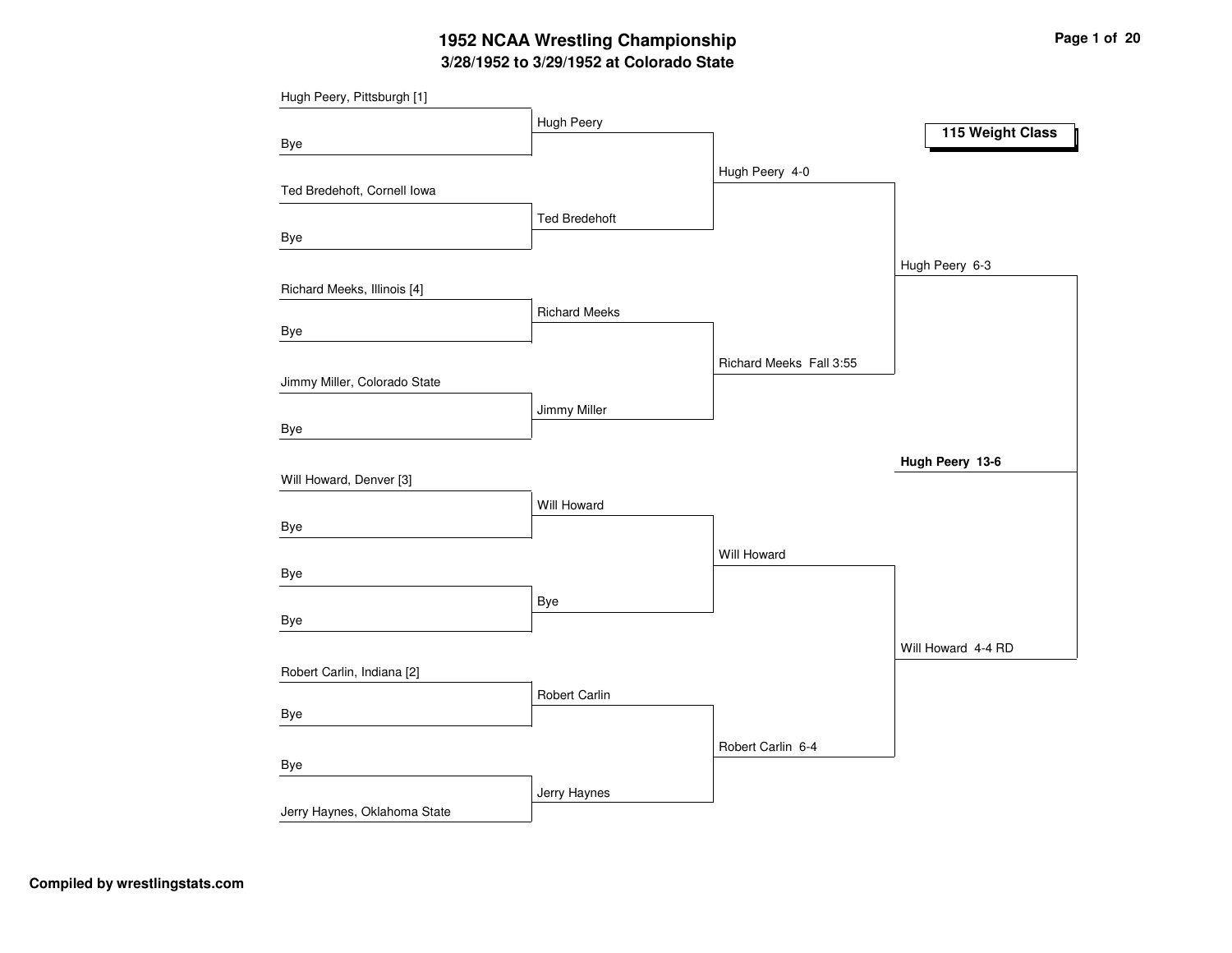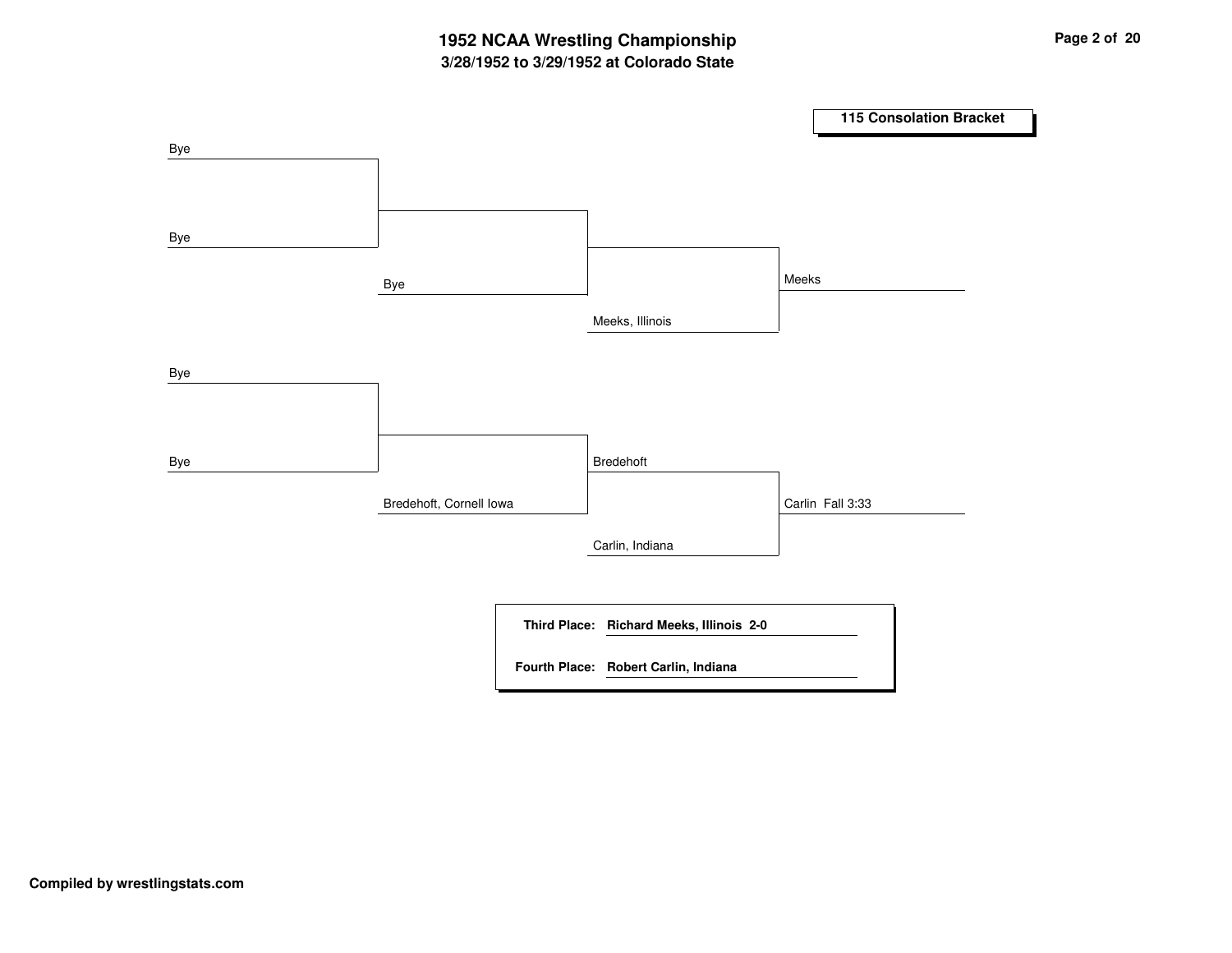# **3/28/1952 to 3/29/1952 at Colorado State 1952 NCAA Wrestling Championship Page <sup>3</sup> of <sup>20</sup>**

| Harry Arthur, Indiana [3]       |                  |                    |                          |
|---------------------------------|------------------|--------------------|--------------------------|
|                                 | Harry Arthur     |                    | 123 Weight Class         |
| Bye                             |                  |                    |                          |
|                                 |                  | Harry Arthur 6-3   |                          |
| Larry Nonnie, Northern Colorado |                  |                    |                          |
|                                 | Larry Nonnie 9-0 |                    |                          |
| Joe Lobaugh, Oklahoma State     |                  |                    |                          |
|                                 |                  |                    | Harry Arthur 1-1 RD      |
| Pat McCarron, Northern Iowa     |                  |                    |                          |
|                                 | Pat McCarron 6-5 |                    |                          |
| Bob Homan, Penn State [2]       |                  |                    |                          |
|                                 |                  | Pat McCarron 5-3   |                          |
| Paul Boyko, Toledo              |                  |                    |                          |
|                                 | Paul Boyko       |                    |                          |
| Bye                             |                  |                    |                          |
|                                 |                  |                    | <b>Bill Borders 15-6</b> |
| Bill Borders, Oklahoma [1]      |                  |                    |                          |
|                                 | Bill Borders 8-2 |                    |                          |
| Lou Kachiroubas, Illinois       |                  |                    |                          |
|                                 |                  | Bill Borders 10-3  |                          |
| John Lee, Harvard               |                  |                    |                          |
|                                 | John Lee         |                    |                          |
| Bye                             |                  |                    |                          |
|                                 |                  |                    | Bill Borders 10-3        |
| Bob Mancuso, Kansas State [4]   |                  |                    |                          |
|                                 | Bob Mancuso 10-3 |                    |                          |
| Arnold Wilson, Brigham Young    |                  |                    |                          |
|                                 |                  | Bob Mancuso 4-4 RD |                          |
| Bye                             |                  |                    |                          |
|                                 | George Artemis   |                    |                          |
| George Artemis, Colorado        |                  |                    |                          |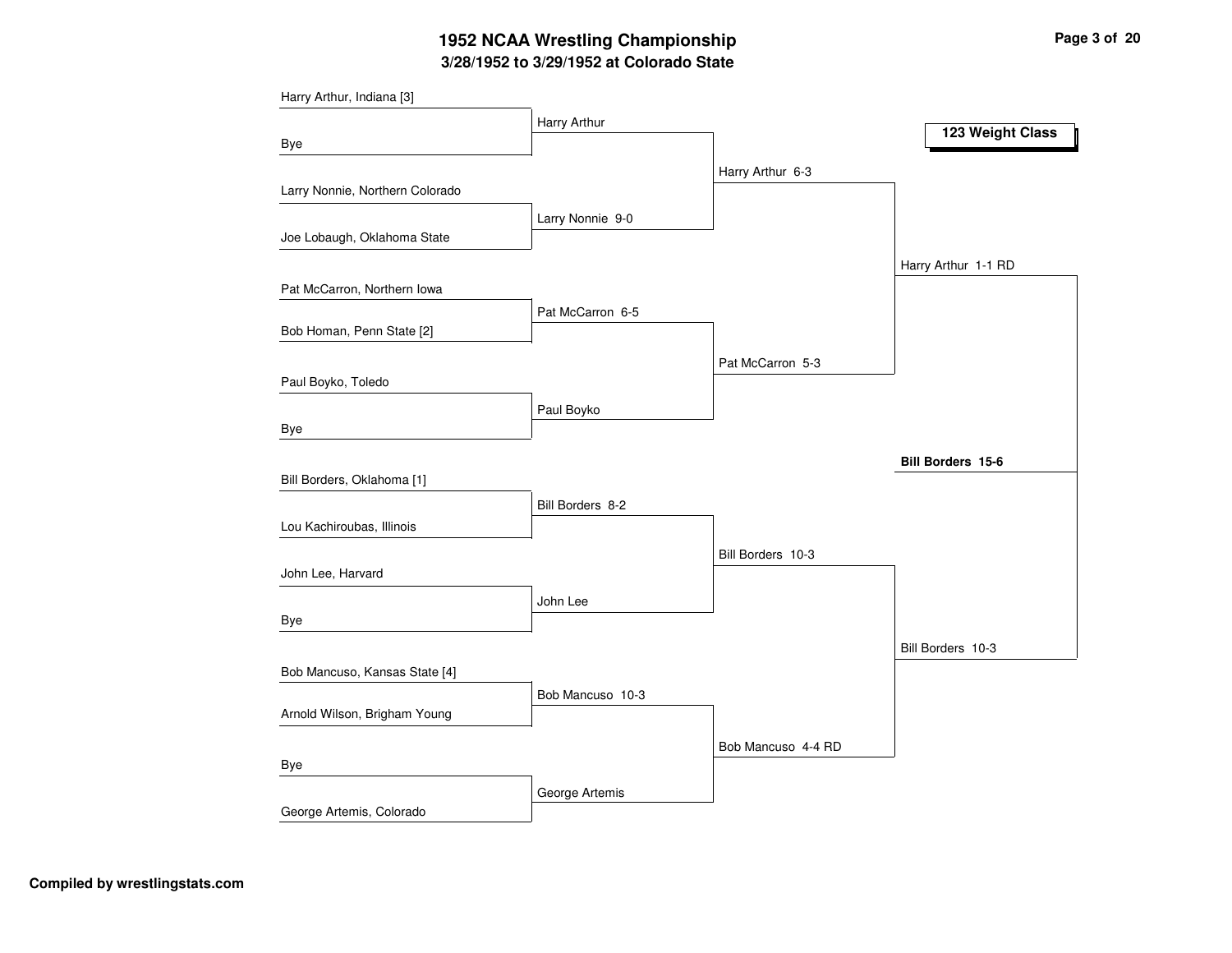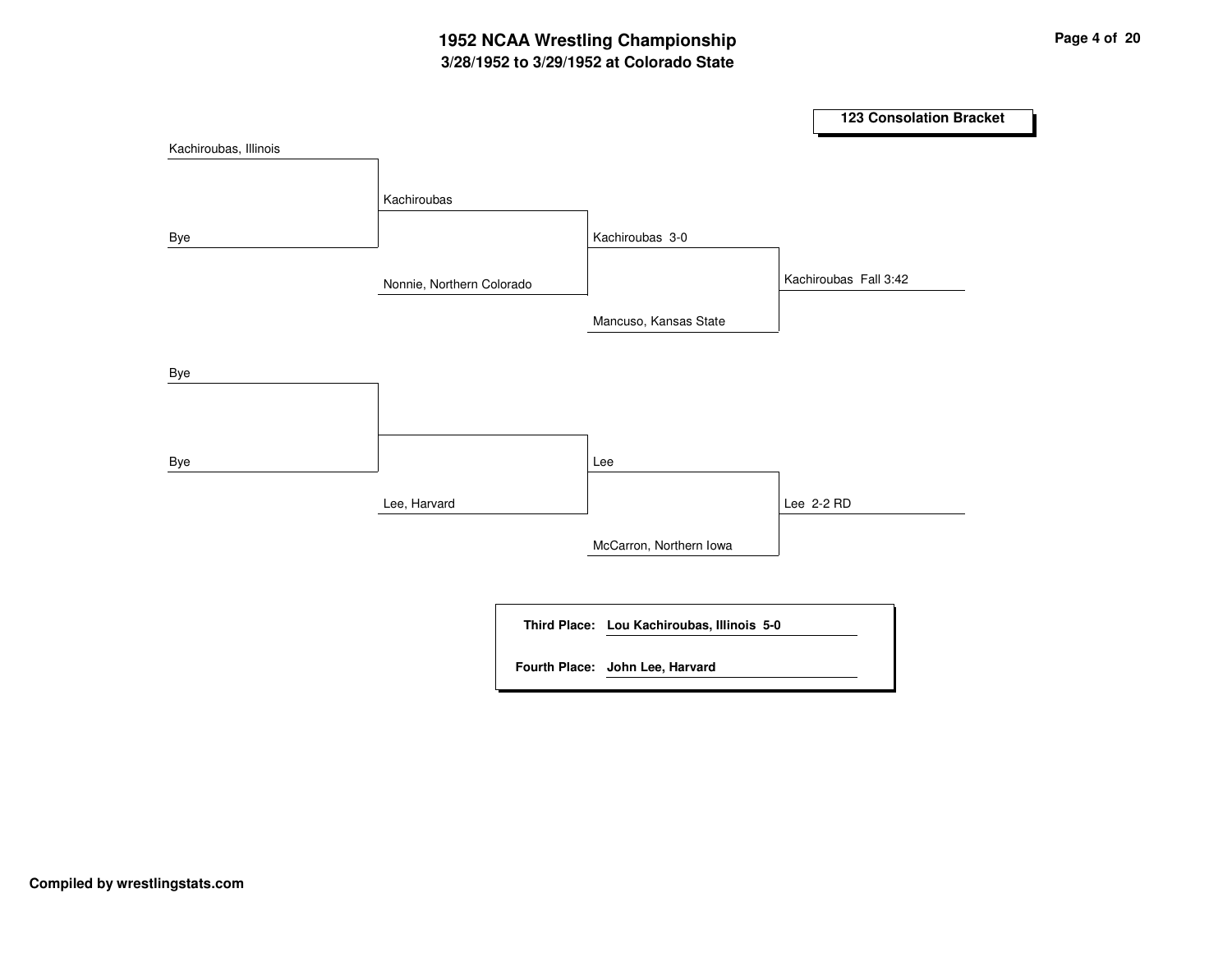# **3/28/1952 to 3/29/1952 at Colorado State 1952 NCAA Wrestling Championship Page <sup>5</sup> of <sup>20</sup>**

|                                   | Donald Reece            |                   |                   |
|-----------------------------------|-------------------------|-------------------|-------------------|
| Bye                               |                         |                   | 130 Weight Class  |
|                                   |                         | Donald Reece 7-2  |                   |
| Bob Datteri, Colorado State       |                         |                   |                   |
| Richard Leffler, Toledo           | Bob Datteri 7-3         |                   |                   |
|                                   |                         |                   | Donald Reece 5-4  |
| George Lewis, Waynesburg          |                         |                   |                   |
| Linn Long, Colorado               | George Lewis 8-1        |                   |                   |
|                                   |                         |                   |                   |
| Norvard Nalan, Michigan [2]       |                         | George Lewis 12-8 |                   |
| Robert Speck, Brigham Young       | Norvard Nalan Fall 1:11 |                   |                   |
|                                   |                         |                   |                   |
| Gene Lybbert, Northern Iowa [1]   |                         |                   | Gene Lybbert 8-1  |
|                                   | Gene Lybbert 4-0        |                   |                   |
| Phil Duggan, Iowa                 |                         |                   |                   |
|                                   |                         | Gene Lybbert 12-6 |                   |
| Louis Oscarson, Iowa State        |                         |                   |                   |
|                                   | Louis Oscarson          |                   |                   |
| Bye                               |                         |                   | Gene Lybbert 11-8 |
| Dick Lemyre, Penn State           |                         |                   |                   |
| Merele Dunn, Illinois             | Dick Lemyre 8-2         |                   |                   |
|                                   |                         |                   |                   |
| Don Meeker, Oklahoma State [4]    |                         | Dick Lemyre 8-6   |                   |
|                                   | Don Meeker Fall 1:25    |                   |                   |
| Lester Kroeger, Northern Colorado |                         |                   |                   |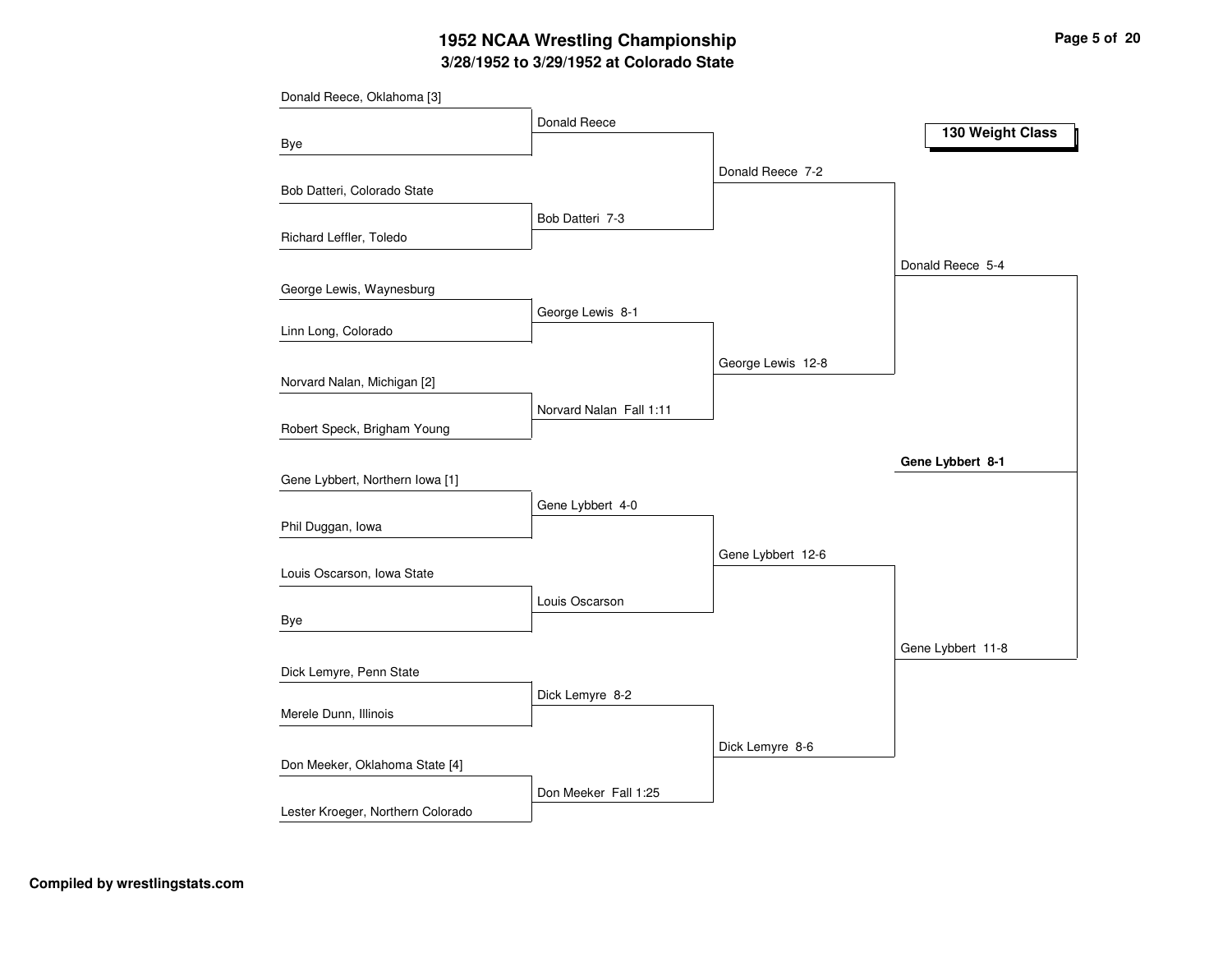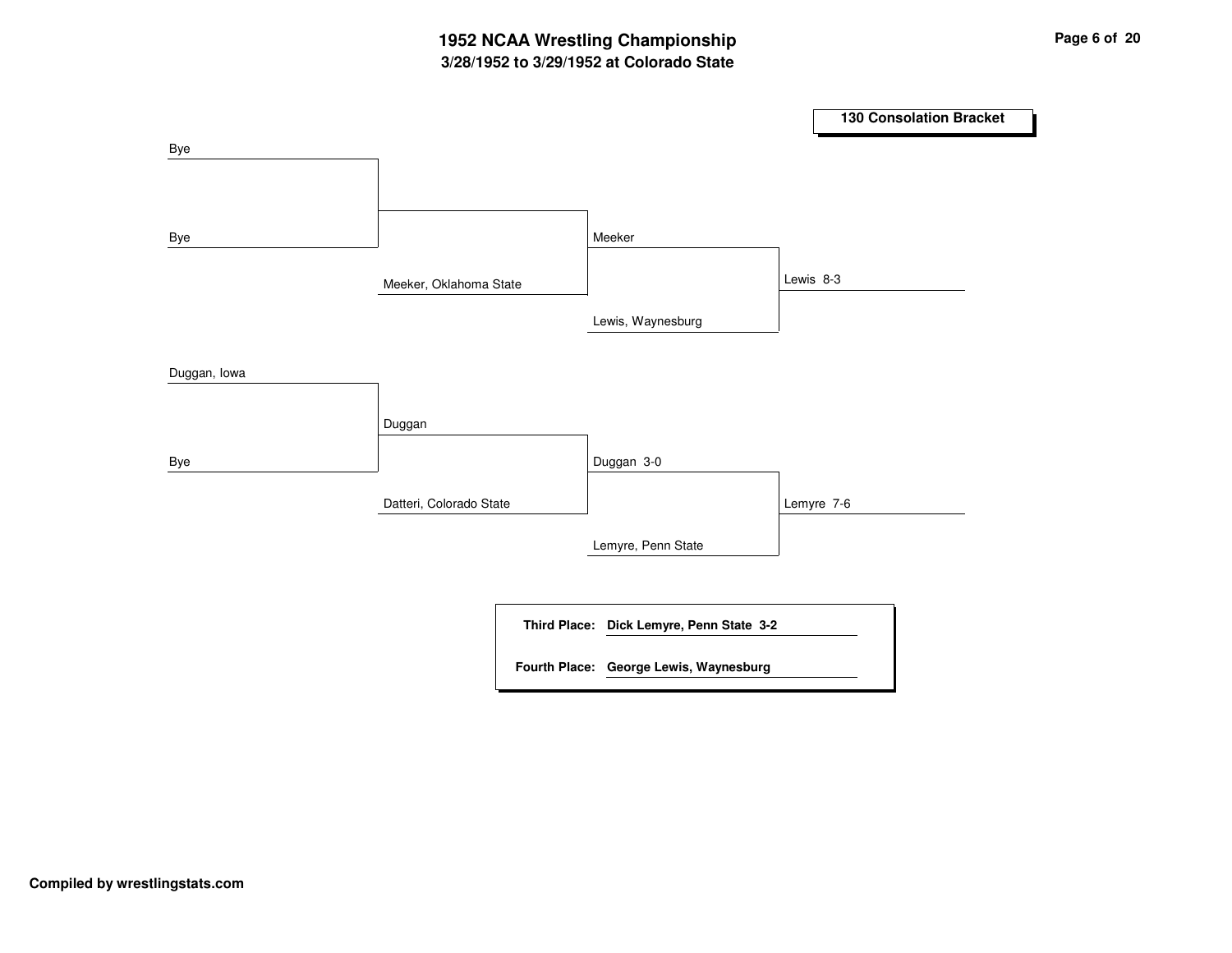# **3/28/1952 to 3/29/1952 at Colorado State 1952 NCAA Wrestling Championship Page <sup>7</sup> of <sup>20</sup>**

|                                   | Bob Morris Fall 6:00 |                    | 137 Weight Class  |
|-----------------------------------|----------------------|--------------------|-------------------|
| Dick Gunner, Michigan State       |                      |                    |                   |
|                                   |                      | Bob Morris 7-5     |                   |
| Len DeAugustino, Lock Haven [2]   |                      |                    |                   |
|                                   | Len DeAugustino 8-0  |                    |                   |
| Phil Rollins, Brigham Young       |                      |                    |                   |
|                                   |                      |                    | Bob Morris 8-2    |
| Harold Reece, Oklahoma [3]        |                      |                    |                   |
| Delbert Lockwood, Colorado State  | Harold Reece 10-8    |                    |                   |
|                                   |                      |                    |                   |
|                                   |                      | Harold Reece 5-2   |                   |
| Rod Norris, Maryland              |                      |                    |                   |
| Warren DePrenger, Cornell Iowa    | Rod Norris Fall 6:45 |                    |                   |
|                                   |                      |                    |                   |
| George Layman, Oklahoma State [1] |                      |                    | George Layman 6-4 |
|                                   | George Layman 6-0    |                    |                   |
| Sam Costanza, Wisconsin           |                      |                    |                   |
|                                   |                      | George Layman 11-2 |                   |
| Leo Ballinger, Wyoming            |                      |                    |                   |
|                                   | Leo Ballinger 7-1    |                    |                   |
| Sam Ruzic, Iowa State             |                      |                    |                   |
|                                   |                      |                    | George Layman 9-2 |
| Norton Compton, Illinois [4]      |                      |                    |                   |
|                                   | Norton Compton 10-4  |                    |                   |
| Lyle Neville, Colorado            |                      |                    |                   |
|                                   |                      | Norton Compton 6-2 |                   |
| Bye                               |                      |                    |                   |
|                                   | George Feuerbach     |                    |                   |
| George Feuerbach, Lehigh          |                      |                    |                   |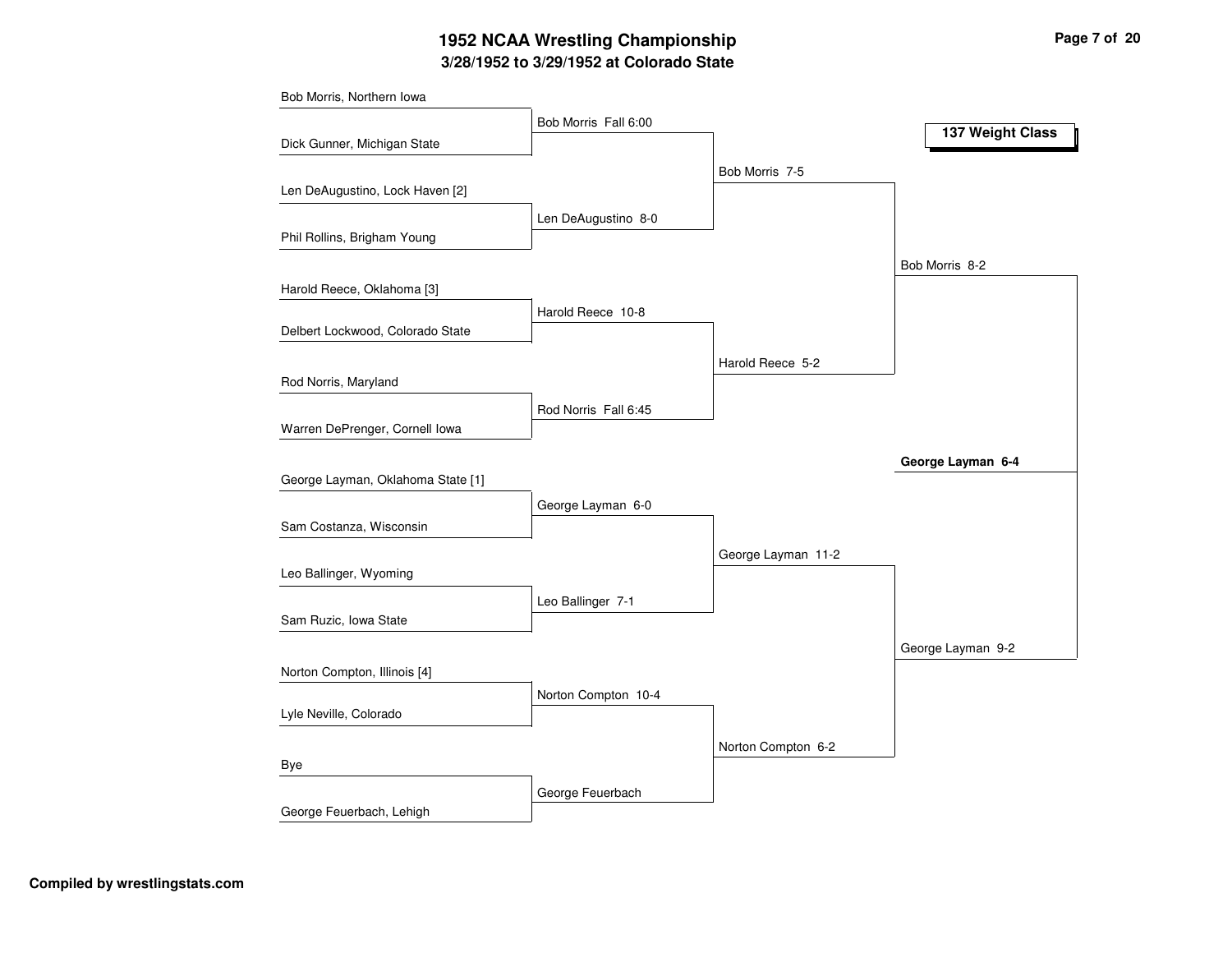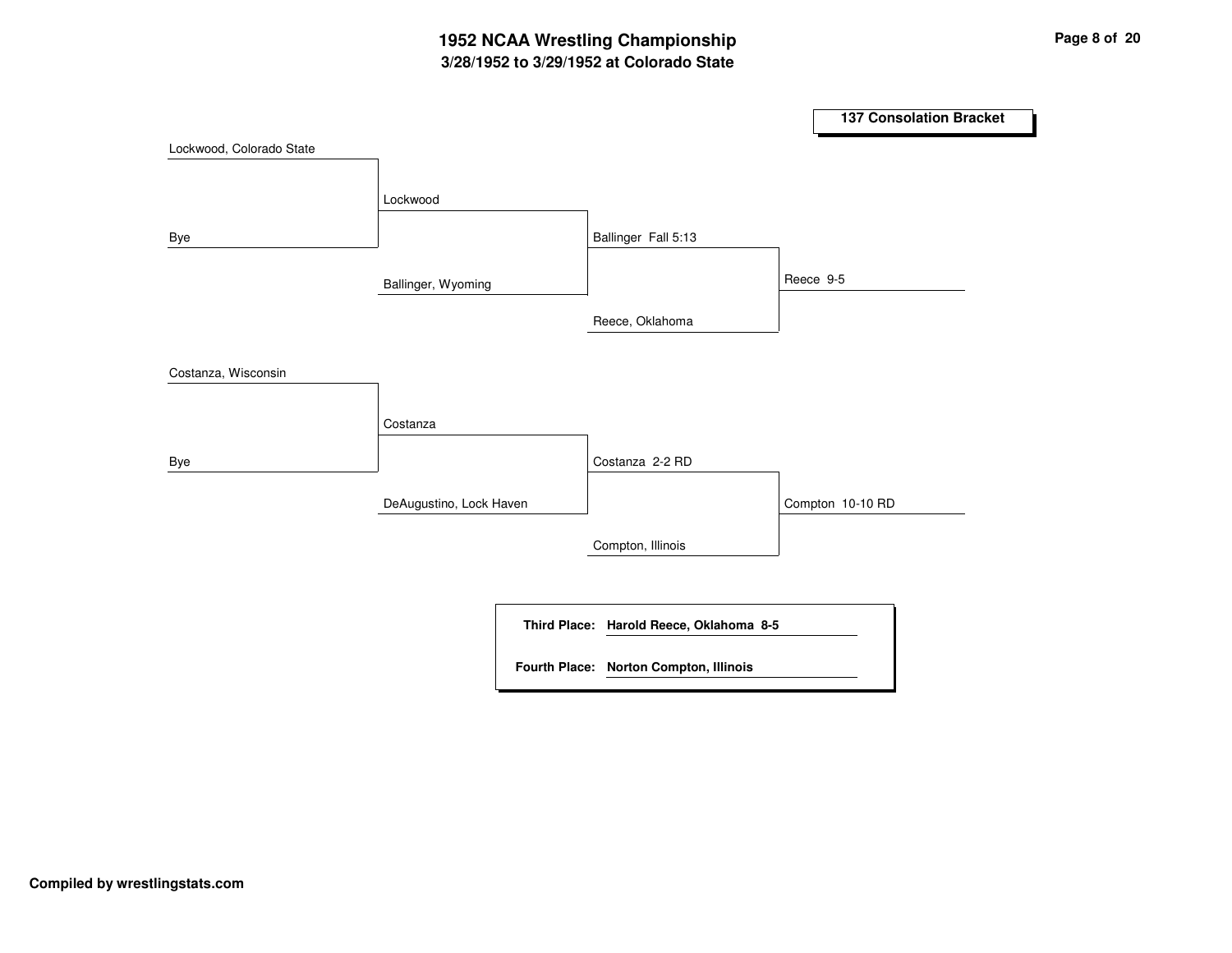# **3/28/1952 to 3/29/1952 at Colorado State 1952 NCAA Wrestling Championship Page <sup>9</sup> of <sup>20</sup>**

| Jim Harmon, Northern Iowa          |                       |                       |                   |
|------------------------------------|-----------------------|-----------------------|-------------------|
|                                    | Jim Harmon            |                       | 147 Weight Class  |
| Bye                                |                       |                       |                   |
|                                    |                       | Jim Harmon 2-2 RD     |                   |
| Charles Uram, Pittsburgh           |                       |                       |                   |
|                                    | Charles Uram 6-1      |                       |                   |
| Jim Ellis, Indiana [3]             |                       |                       |                   |
|                                    |                       |                       | Jim Harmon 2-2 RD |
| Byron Todd, Oklahoma State [2]     |                       |                       |                   |
| Tom Porter, Colorado State         | Byron Todd 7-3        |                       |                   |
|                                    |                       |                       |                   |
|                                    |                       | Byron Todd 4-0        |                   |
| Jim Miller, Cornell Iowa           |                       |                       |                   |
| Bye                                | Jim Miller            |                       |                   |
|                                    |                       |                       |                   |
|                                    |                       |                       | Tommy Evans 16-2  |
| Tommy Evans, Oklahoma [1]          | Tommy Evans Fall 4:25 |                       |                   |
| Larry Brown, Northern Colorado     |                       |                       |                   |
|                                    |                       |                       |                   |
| Walt Christman, South Dakota State |                       | Tommy Evans Fall 4:09 |                   |
|                                    | Walt Christman        |                       |                   |
| <b>Bye</b>                         |                       |                       |                   |
|                                    |                       |                       | Tommy Evans 14-8  |
| Miles Lee, Michigan [4]            |                       |                       |                   |
|                                    | Miles Lee             |                       |                   |
| Bye                                |                       |                       |                   |
|                                    |                       | Miles Lee 7-3         |                   |
| Bill French, Colorado              |                       |                       |                   |
|                                    | Bill French 3-2       |                       |                   |
| Bob Lutz, Illinois                 |                       |                       |                   |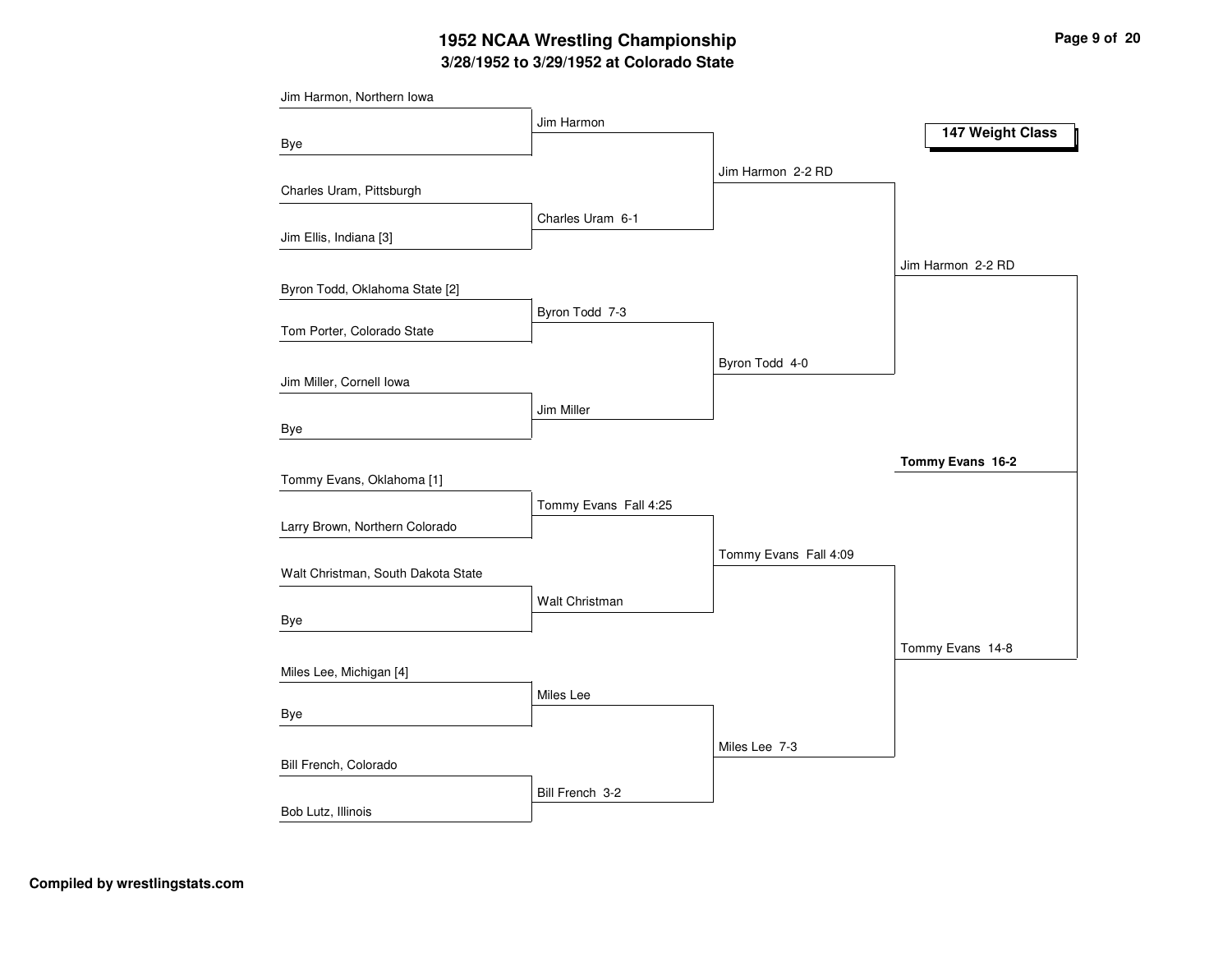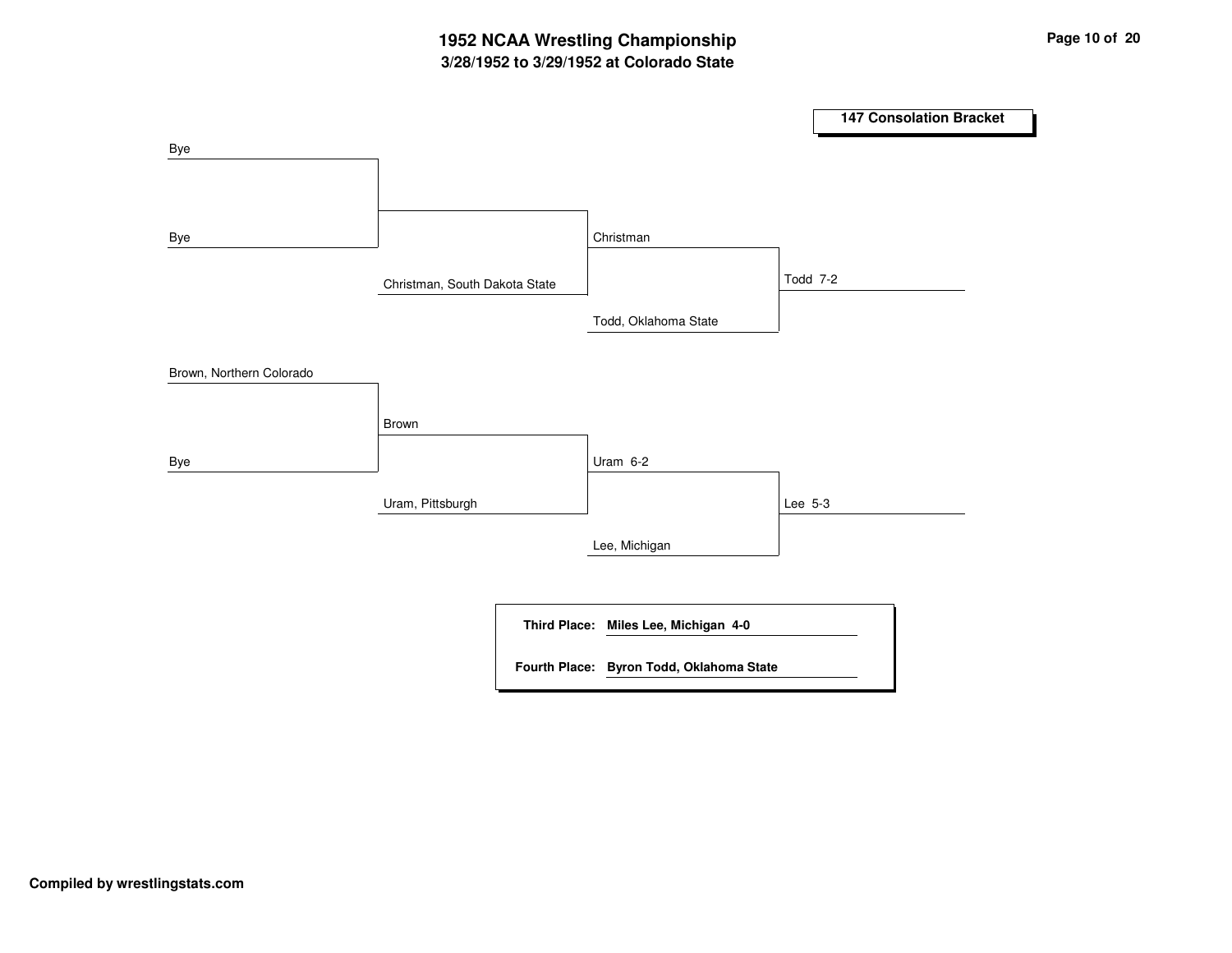# **3/28/1952 to 3/29/1952 at Colorado State 1952 NCAA Wrestling Championship Page <sup>11</sup> of <sup>20</sup>**

| Tom Titsworth, Oklahoma State     |                         |                   |                   |
|-----------------------------------|-------------------------|-------------------|-------------------|
|                                   | Tom Titsworth Fall 8:40 |                   | 157 Weight Class  |
| Bryan Osburn, UCLA                |                         |                   |                   |
|                                   |                         | Tom Titsworth 7-2 |                   |
| Don Ryan, Wisconsin [3]           |                         |                   |                   |
|                                   | Don Ryan 12-4           |                   |                   |
| Leslie Kramer, Kansas State       |                         |                   |                   |
|                                   |                         |                   | Tom Titsworth 6-1 |
| Emil Perona, Rutgers [2]          |                         |                   |                   |
|                                   | Emil Perona Fall 2:21   |                   |                   |
| Will Lynch, Colorado              |                         |                   |                   |
|                                   |                         | Emil Perona 9-4   |                   |
| Robert Hockley, Wyoming           |                         |                   |                   |
|                                   | Robert Hockley          |                   |                   |
| Bye                               |                         |                   |                   |
|                                   |                         |                   | Bill Weick 6-0    |
| Bill Weick, Northern Iowa [4]     |                         |                   |                   |
|                                   | Bill Weick 7-1          |                   |                   |
| Bob Fischer, Maryland             |                         |                   |                   |
|                                   |                         | Bill Weick 9-2    |                   |
| Joe Solomon, Pittsburgh           |                         |                   |                   |
|                                   | Joe Solomon             |                   |                   |
| Bye                               |                         |                   |                   |
|                                   |                         |                   | Bill Weick 3-2    |
| Don Govoni, Northern Colorado [1] |                         |                   |                   |
| Tom Lewis, Waynesburg             | Don Govoni 5-1          |                   |                   |
|                                   |                         |                   |                   |
|                                   |                         | Don Govoni 5-0    |                   |
| Bryan Rayburn, Oklahoma           |                         |                   |                   |
|                                   | Bryan Rayburn 12-8      |                   |                   |
| Dan Sniff, Colorado State         |                         |                   |                   |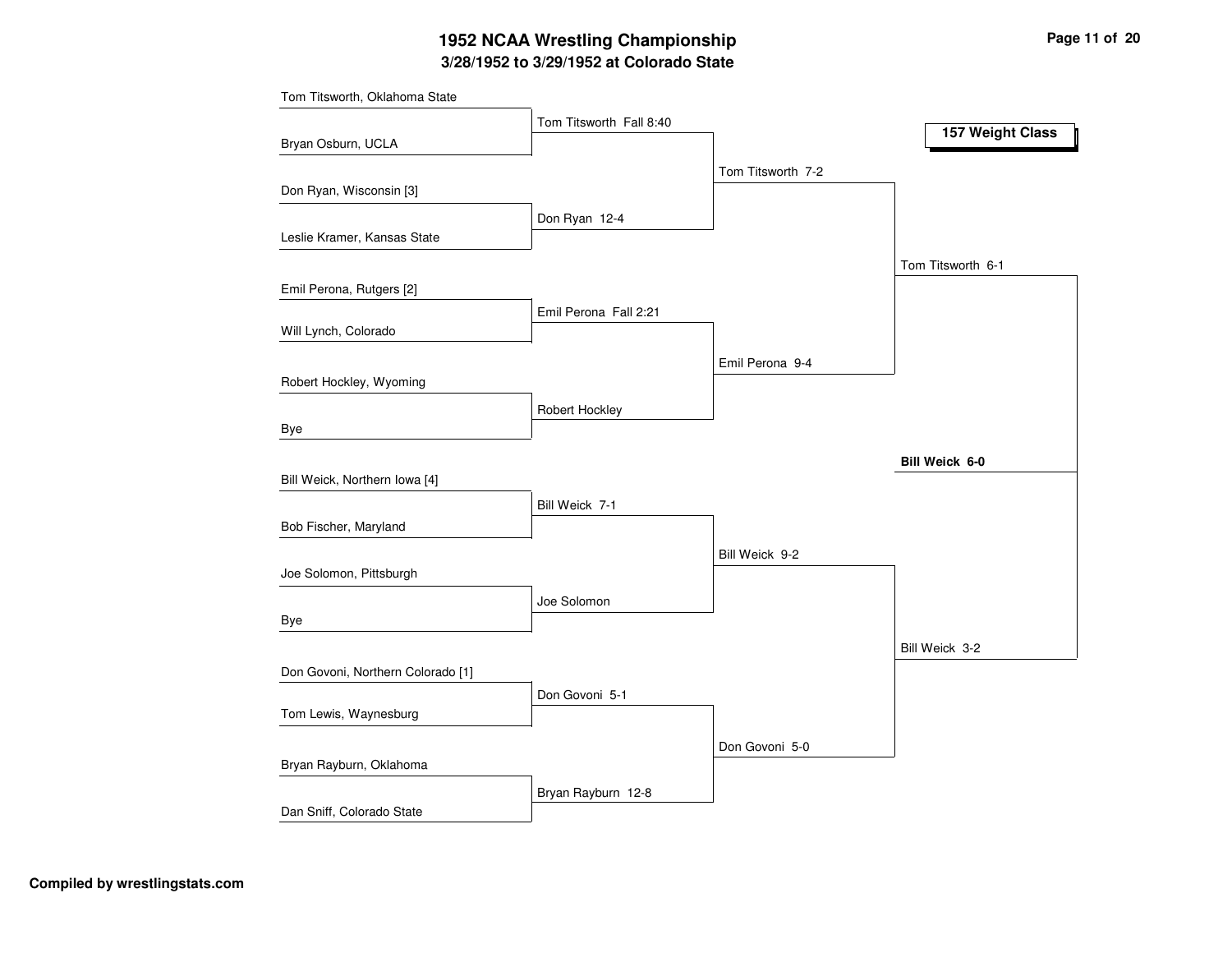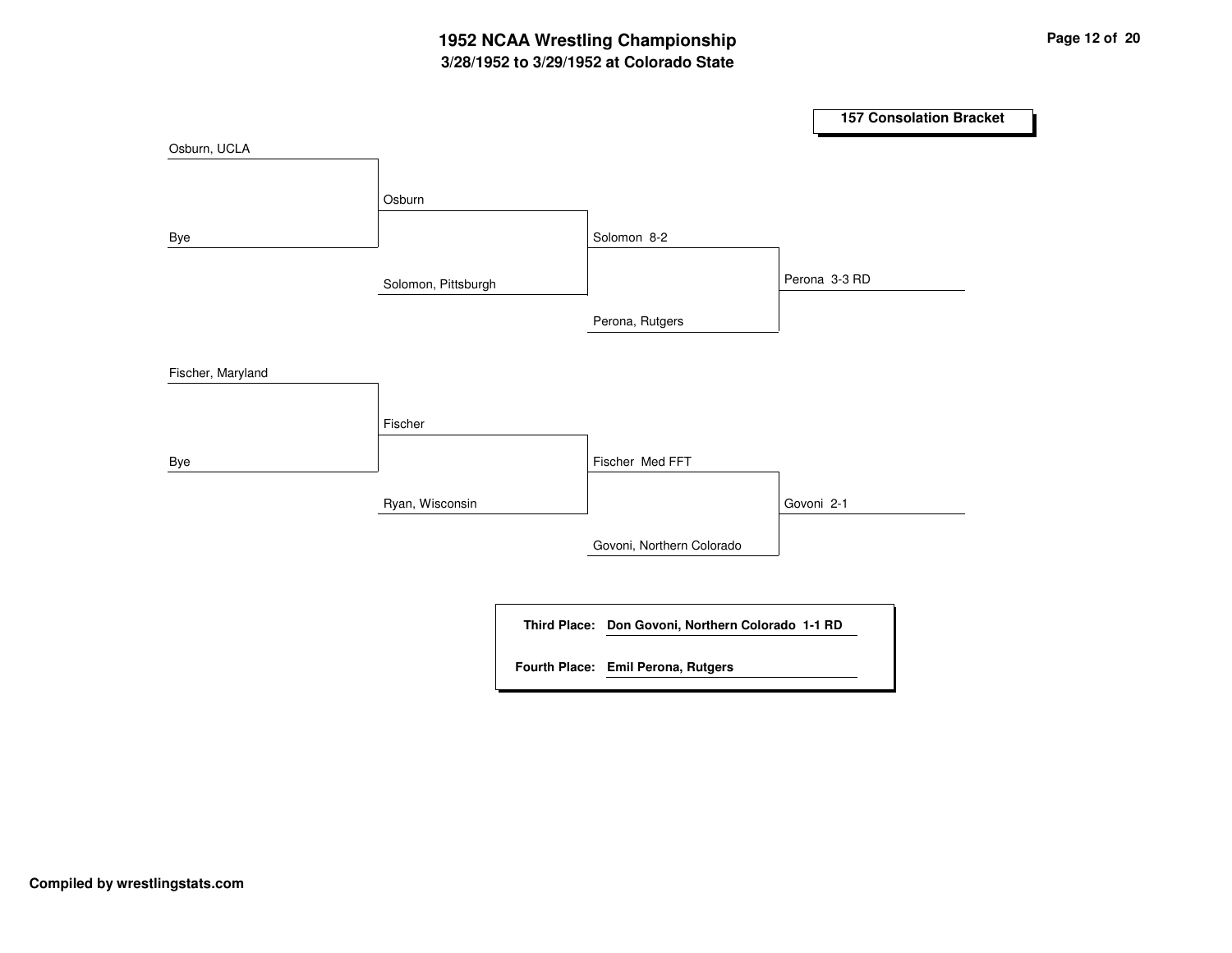#### **3/2 8/19 5 2 to 3/2 9/19 5 2 at C olora d o State 19 5 2 N C A A Wre stlin g C h a m pio n s hip**

| George Bender, Michigan State    |                           |                           |                   |                   |
|----------------------------------|---------------------------|---------------------------|-------------------|-------------------|
| Bye                              | George Bender             |                           |                   |                   |
| Royal Smith, Colorado            | Royal Smith               | George Bender Fall 8:21   |                   | 167 Weight Class  |
| Bye                              |                           |                           |                   |                   |
| George Graveson, Yale [2]        |                           |                           | George Bender 6-4 |                   |
| Harold Rusk, Northern Colorado   | George Graveson Fall 6:26 |                           |                   |                   |
| Ken Prihoda, Minnesota State     |                           | George Graveson 7-4       |                   |                   |
| Bye                              | Ken Prihoda               |                           |                   |                   |
| Frank Marks, Oklahoma [3]        |                           |                           |                   | George Bender 5-3 |
| Bye                              | Frank Marks               |                           |                   |                   |
| Martin Schwartz, Illinois        | Martin Schwartz           | Frank Marks 1-1 RD        |                   |                   |
| Bye                              |                           |                           |                   |                   |
| Ernie Fischer, Maryland          |                           |                           | Frank Marks 5-1   |                   |
| Bye                              | Ernie Fischer             |                           |                   |                   |
| Bud Weick, Northern Iowa         |                           | Bud Weick 1-1 RD          |                   |                   |
| Bye                              | <b>Bud Weick</b>          |                           |                   |                   |
| Joe Lemyre, Penn State [1]       |                           |                           |                   | Joe Lemyre 6-0    |
| <b>Bye</b>                       | Joe Lemyre                |                           |                   |                   |
| Warren Sonnenman, Cornell Iowa   |                           | Joe Lemyre 6-0            |                   |                   |
| Bye                              | Warren Sonnenman          |                           |                   |                   |
| Ralph Schneider, Waynesburg      |                           |                           | Joe Lemyre 13-7   |                   |
| <b>Bye</b>                       | Ralph Schneider           |                           |                   |                   |
| Harold Broughton, Colorado State |                           | Ralph Schneider Fall 3:34 |                   |                   |
| <b>Bye</b>                       | Harold Broughton          |                           |                   |                   |
| Don Heaton, Iowa                 |                           |                           |                   | Joe Lemyre 8-3    |
| Bye                              | Don Heaton                |                           |                   |                   |
| Carl Wood, Oklahoma State        |                           | Don Heaton 4-0            |                   |                   |
| <b>Bye</b>                       | Carl Wood                 |                           |                   |                   |
| Bill Mosby, Oregon State [4]     |                           |                           | Don Heaton 4-2    |                   |
|                                  | <b>Bill Mosby</b>         |                           |                   |                   |
| Bye<br>Jay Hafen, Brigham Young  |                           | Bill Mosby Fall 4:52      |                   |                   |
| Bye                              | Jay Hafen                 |                           |                   |                   |
|                                  |                           |                           |                   |                   |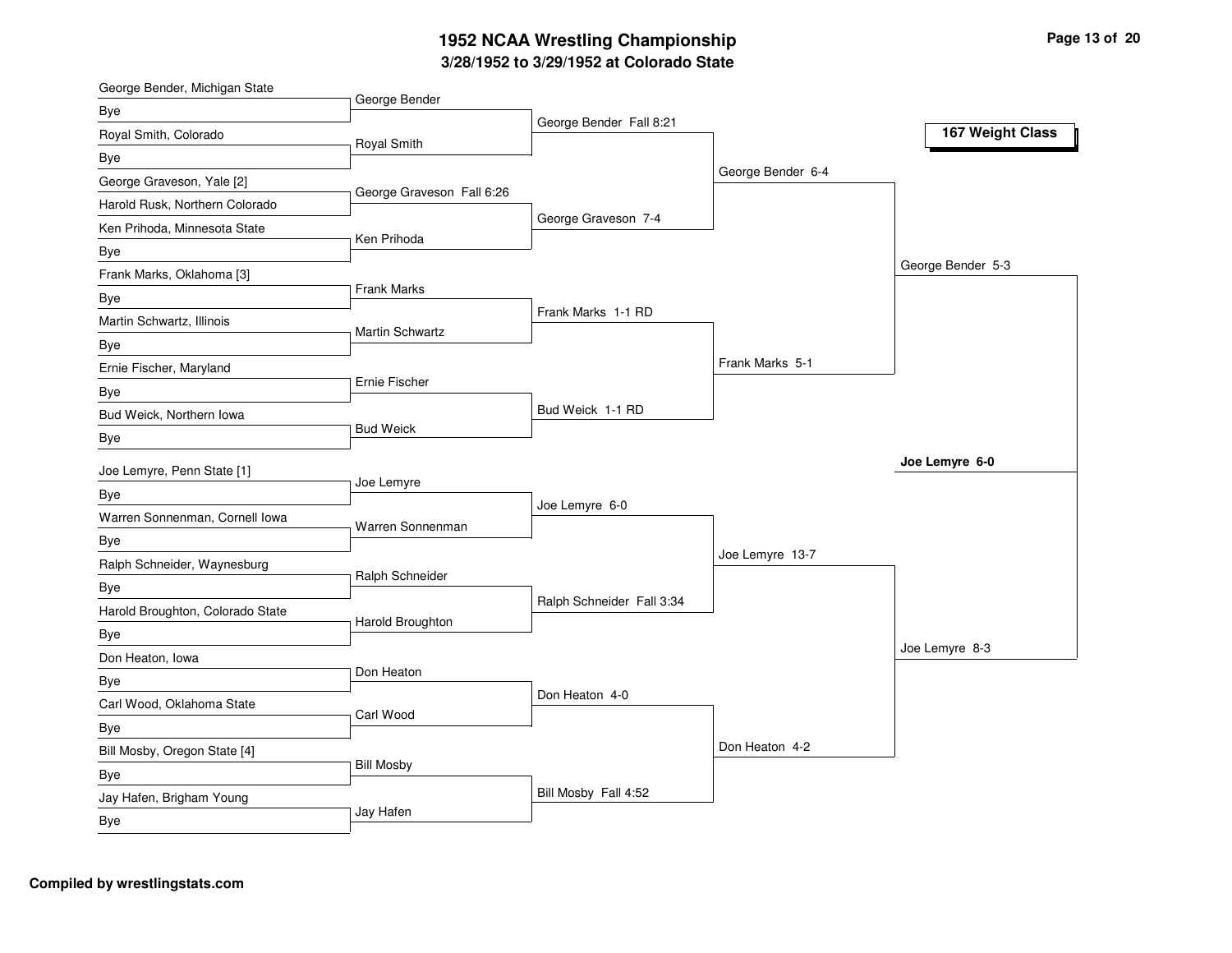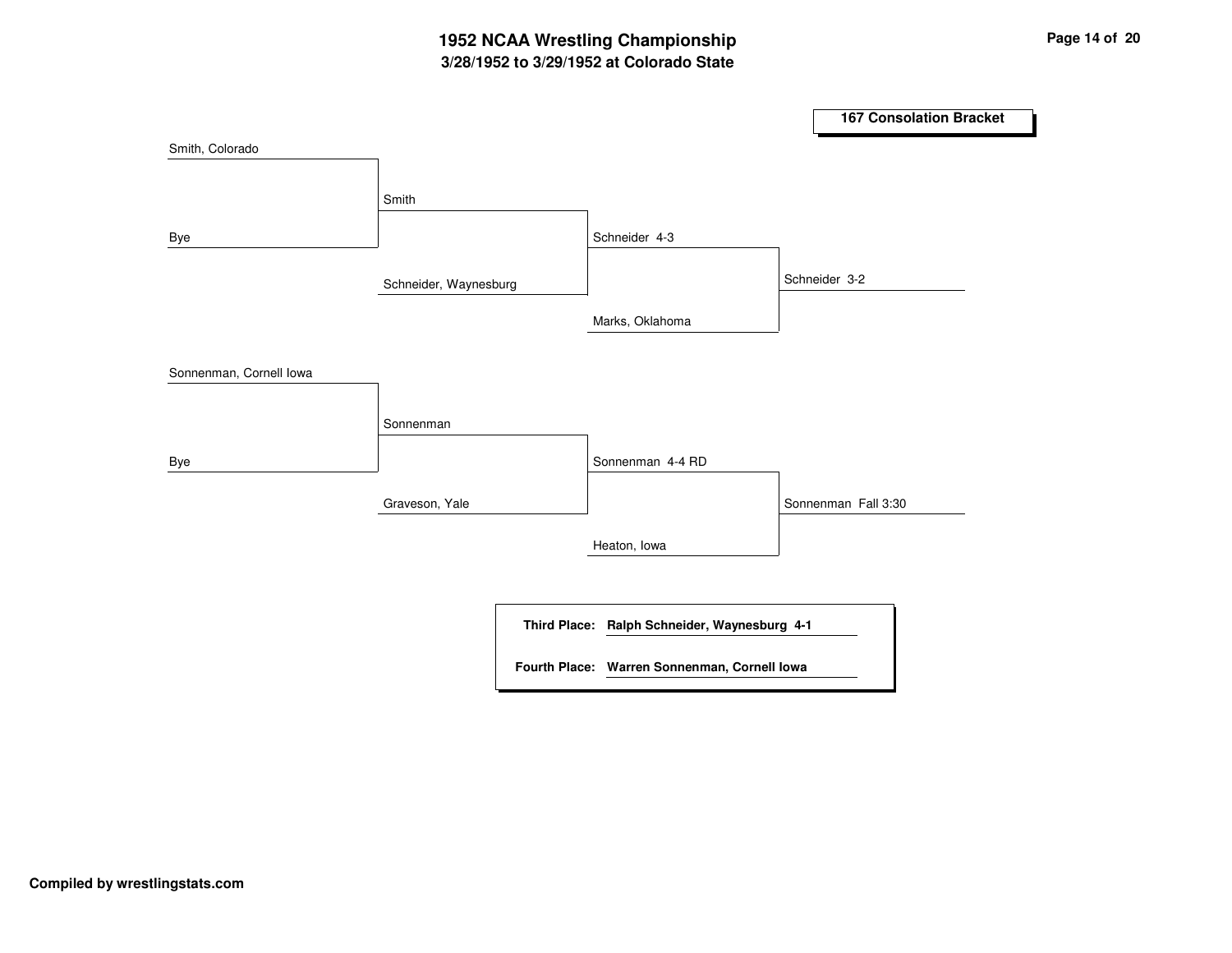# **3/28/1952 to 3/29/1952 at Colorado State 1952 NCAA Wrestling Championship Page <sup>15</sup> of <sup>20</sup>**

| Bentley Lyon, California-Berkeley [1] |                           |                           |                           |
|---------------------------------------|---------------------------|---------------------------|---------------------------|
|                                       | Bentley Lyon 3-2          |                           | 177 Weight Class          |
| Ted Weaver, Kansas State              |                           |                           |                           |
|                                       |                           | Bentley Lyon 7-0          |                           |
| Ray Vohden, Rutgers                   |                           |                           |                           |
|                                       | Ray Vohden 3-3 RD         |                           |                           |
| Ray Carlson, Waynesburg               |                           |                           |                           |
|                                       |                           |                           | Bentley Lyon 8-3          |
| Dewey McConnell, Wyoming              |                           |                           |                           |
|                                       | Dewey McConnell           |                           |                           |
| Bye                                   |                           |                           |                           |
|                                       |                           | Dewey McConnell DFT 6:38  |                           |
| Ed Lanzi, Toledo                      |                           |                           |                           |
|                                       | Ed Lanzi 6-5              |                           |                           |
| Ned Blass, Oklahoma State [4]         |                           |                           |                           |
|                                       |                           |                           | Bentley Lyon 3-3 SRD      |
| Maynard Skinner, Colorado [3]         |                           |                           |                           |
|                                       | Maynard Skinner Fall 2:30 |                           |                           |
| Larry Cotton, Oklahoma                |                           |                           |                           |
|                                       |                           | Maynard Skinner Fall 6:23 |                           |
| Drew Shumway, Brigham Young           |                           |                           |                           |
|                                       | Drew Shumway              |                           |                           |
| Bye                                   |                           |                           |                           |
|                                       |                           |                           | Maynard Skinner Fall 5:48 |
| Gus Gatto, Northern Iowa              |                           |                           |                           |
|                                       | <b>Gus Gatto</b>          |                           |                           |
| Bye                                   |                           |                           |                           |
|                                       |                           | Gus Gatto 7-2             |                           |
| Bob Wirds, Iowa State [2]             |                           |                           |                           |
|                                       | Peter Blair 4-4 RD        |                           |                           |
| Peter Blair, Navy                     |                           |                           |                           |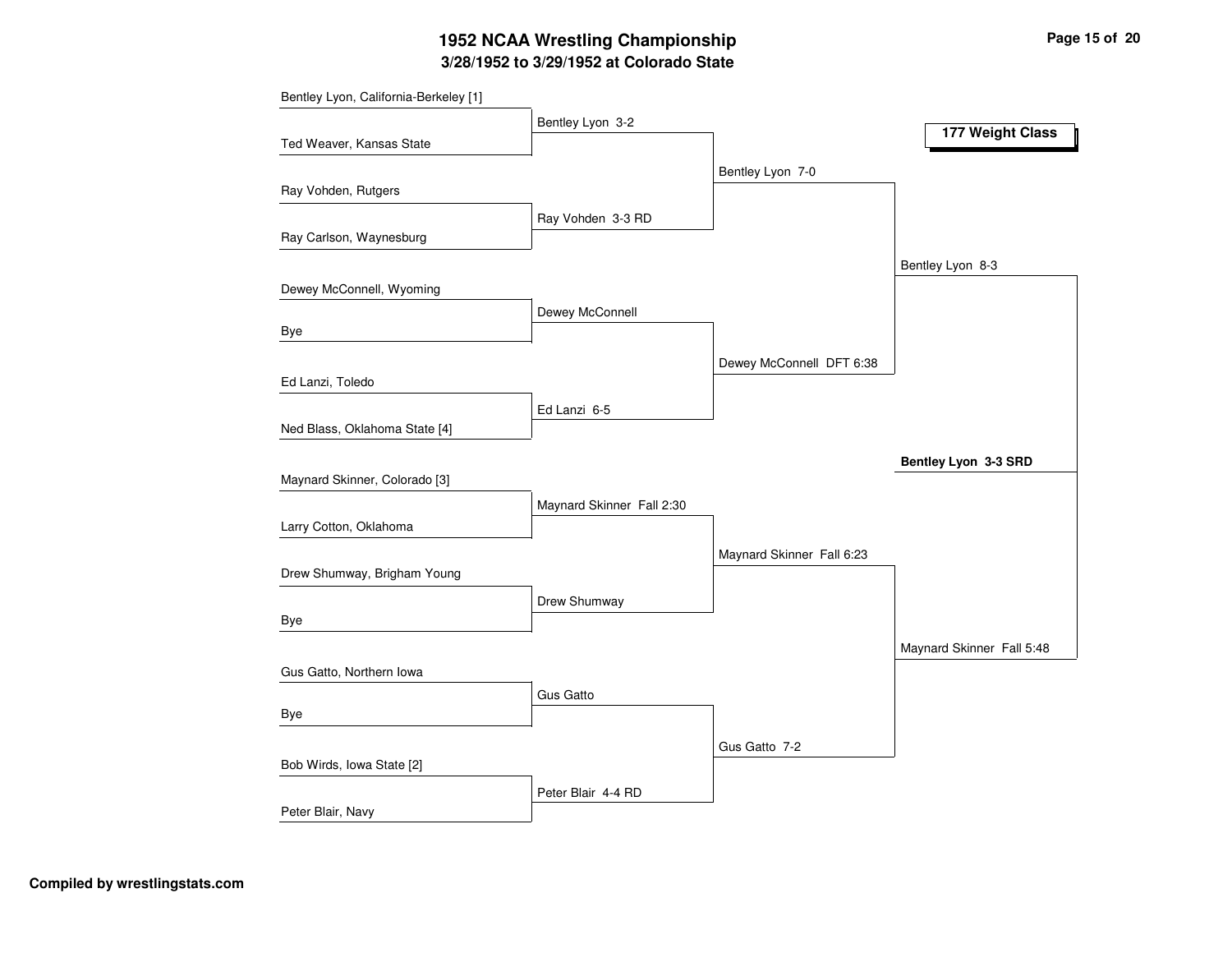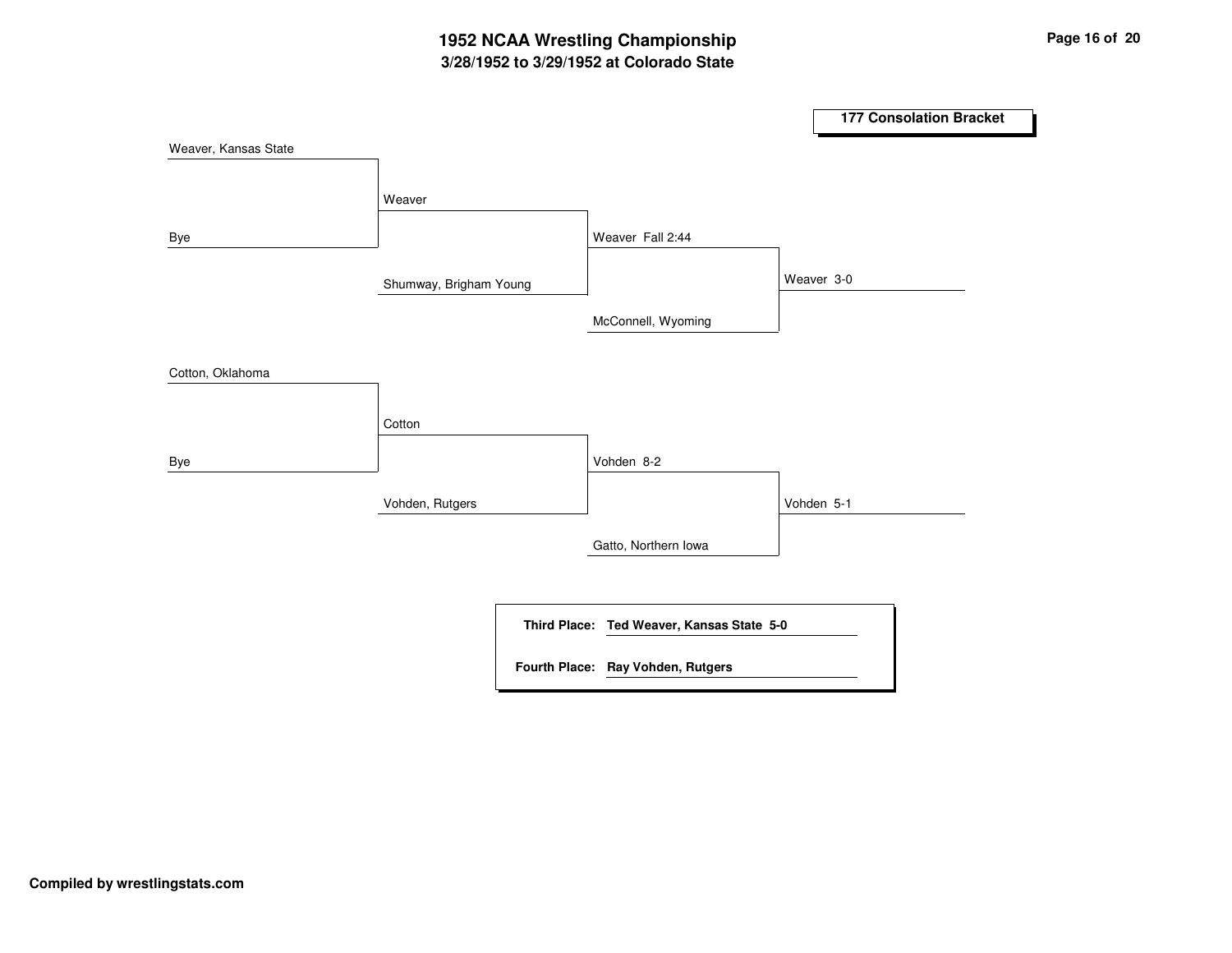# **3/28/1952 to 3/29/1952 at Colorado State 1952 NCAA Wrestling Championship Page <sup>17</sup> of <sup>20</sup>**

|                                | George Myers          |                       |                     |
|--------------------------------|-----------------------|-----------------------|---------------------|
| Bye                            |                       |                       | 191 Weight Class    |
|                                |                       | George Myers 14-7     |                     |
| Joe Butler, Oklahoma           |                       |                       |                     |
| Bye                            | Joe Butler            |                       |                     |
|                                |                       |                       | George Myers 4-4 RD |
| Brad Glass, Princeton [1]      |                       |                       |                     |
| Ron Zielinski, Oregon State    | Brad Glass Fall 4:03  |                       |                     |
|                                |                       | Brad Glass 6-2        |                     |
| Bob Schalk, Colorado           |                       |                       |                     |
|                                | <b>Bob Schalk</b>     |                       |                     |
| Bye                            |                       |                       |                     |
| Harry Lanzi, Toledo [2]        |                       |                       | Harry Lanzi 7-5     |
|                                | Harry Lanzi Fall 3:28 |                       |                     |
| Wilbanks Smith, Oklahoma State |                       |                       |                     |
|                                |                       | Harry Lanzi Fall 1:40 |                     |
| Alan Evans, South Dakota State |                       |                       |                     |
|                                | Alan Evans            |                       |                     |
| Bye                            |                       |                       |                     |
|                                |                       |                       | Harry Lanzi DFT     |
| Mel Walden, Iowa State [3]     |                       |                       |                     |
| Bye                            | Mel Walden            |                       |                     |
|                                |                       |                       |                     |
| Bye                            |                       | Mel Walden Fall 1:52  |                     |
|                                | William Zanetakos     |                       |                     |
| William Zanetakos, Illinois    |                       |                       |                     |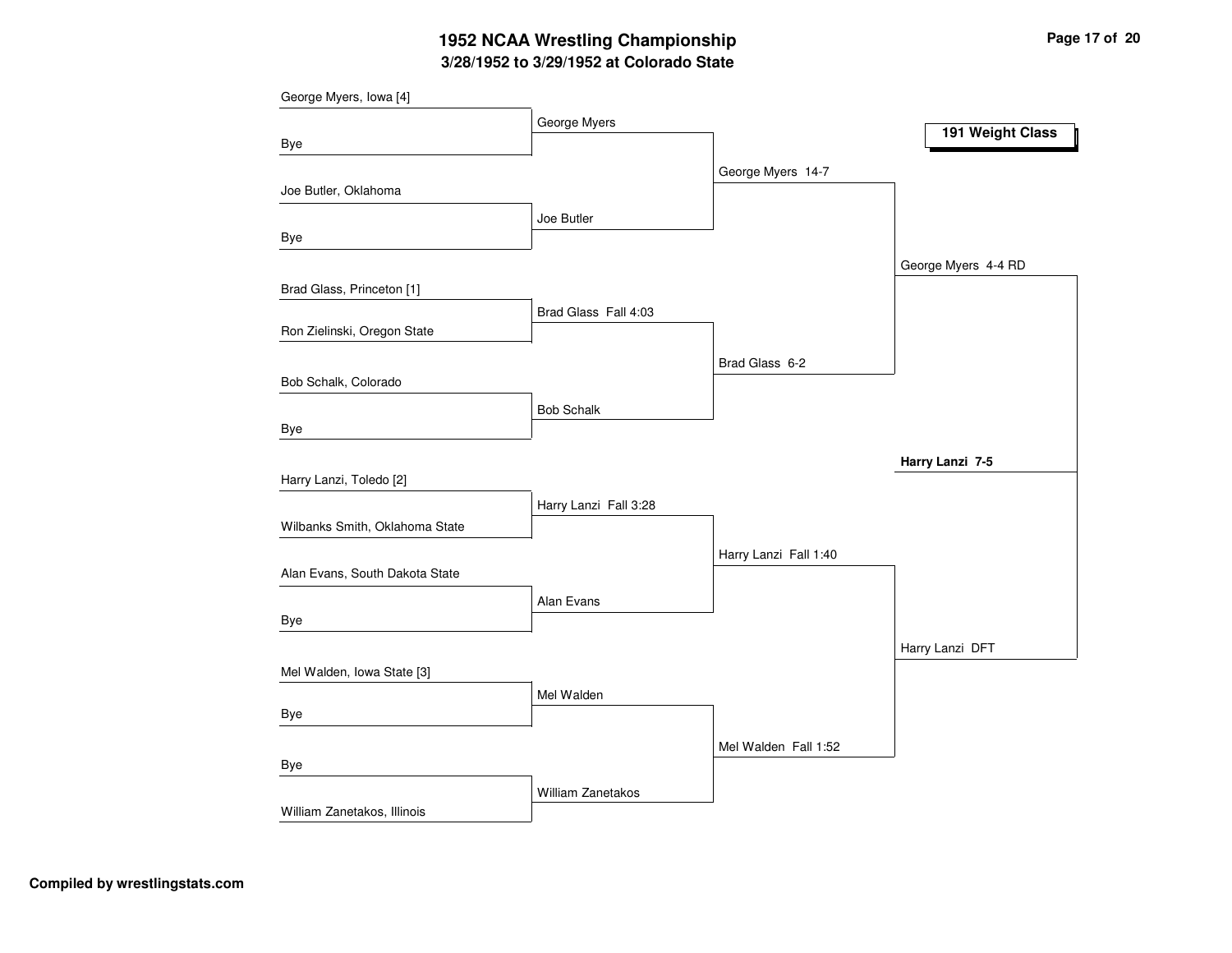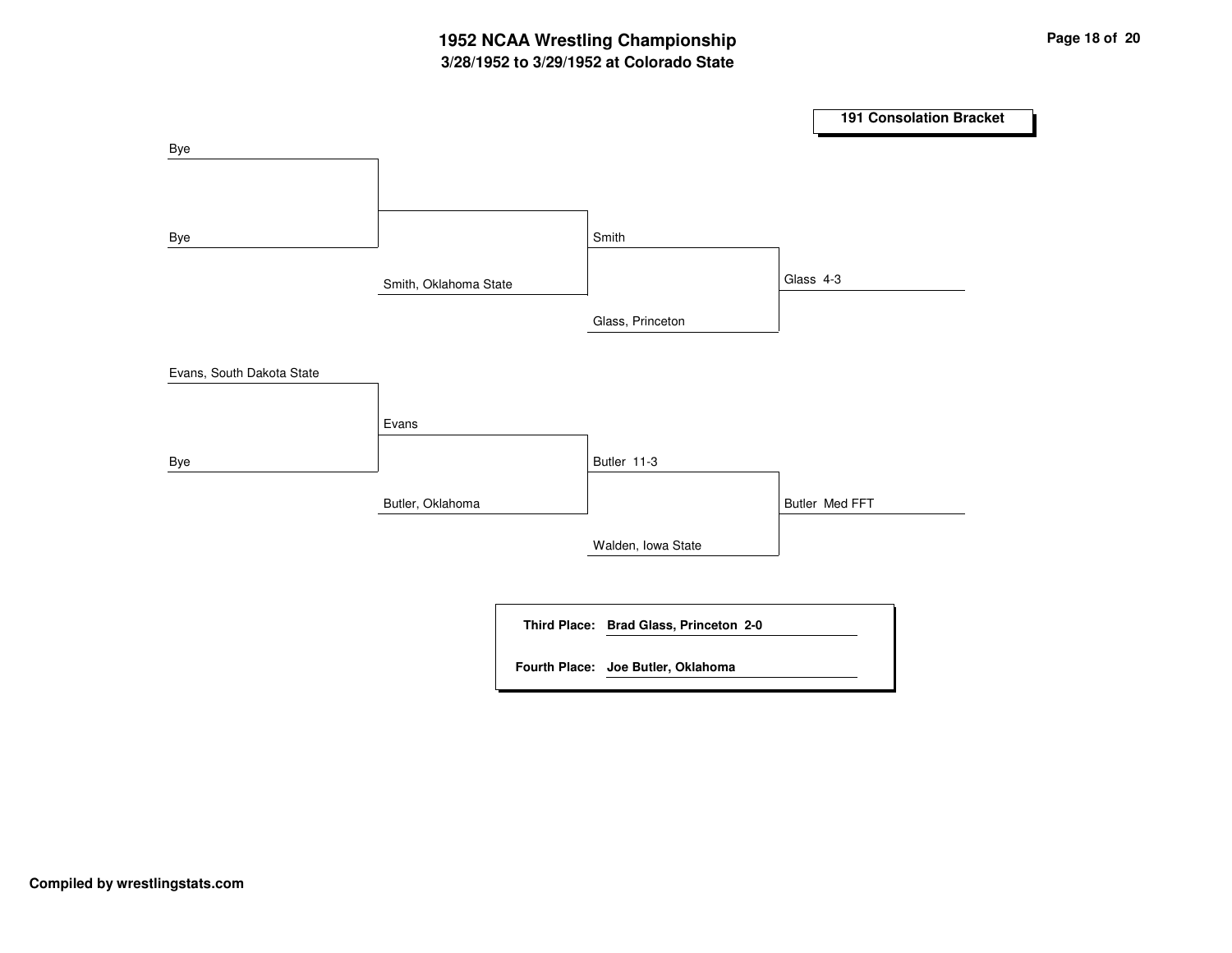# **3/28/1952 to 3/29/1952 at Colorado State 1952 NCAA Wrestling Championship Page <sup>19</sup> of <sup>20</sup>**

| John Witte, Oregon State        |                   |                   |                         |
|---------------------------------|-------------------|-------------------|-------------------------|
|                                 | John Witte        |                   | <b>UNL Weight Class</b> |
| Bye                             |                   |                   |                         |
|                                 |                   | John Witte 6-2    |                         |
| Dick Torio, Toledo [2]          |                   |                   |                         |
|                                 | Dick Torio        |                   |                         |
| <b>Bye</b>                      |                   |                   |                         |
|                                 |                   |                   | John Witte 1-1 RD       |
| Jack Dorfman, Minnesota [3]     |                   |                   |                         |
|                                 | Jack Dorfman      |                   |                         |
| Bye                             |                   |                   |                         |
|                                 |                   | Jack Dorfman      |                         |
| Norm Bertoia, Northern Colorado |                   |                   |                         |
|                                 | Norm Bertoia      |                   |                         |
| Bye                             |                   |                   |                         |
|                                 |                   |                   | Gene Nicks Fall 4:19    |
| Gene Nicks, Oklahoma State [1]  |                   |                   |                         |
|                                 | <b>Gene Nicks</b> |                   |                         |
| Bye                             |                   |                   |                         |
|                                 |                   | Gene Nicks 6-1    |                         |
| Ed Valtoney, Waynesburg         |                   |                   |                         |
|                                 | Ed Valtoney       |                   |                         |
| Bye                             |                   |                   |                         |
|                                 |                   |                   | Gene Nicks 4-2          |
| Bob Schildgen, Wyoming          |                   |                   |                         |
| Bye                             | Bob Schildgen     |                   |                         |
|                                 |                   |                   |                         |
|                                 |                   | Bob Schildgen 6-2 |                         |
| Bye                             |                   |                   |                         |
|                                 | Dick Read         |                   |                         |
| Dick Read, Illinois [4]         |                   |                   |                         |